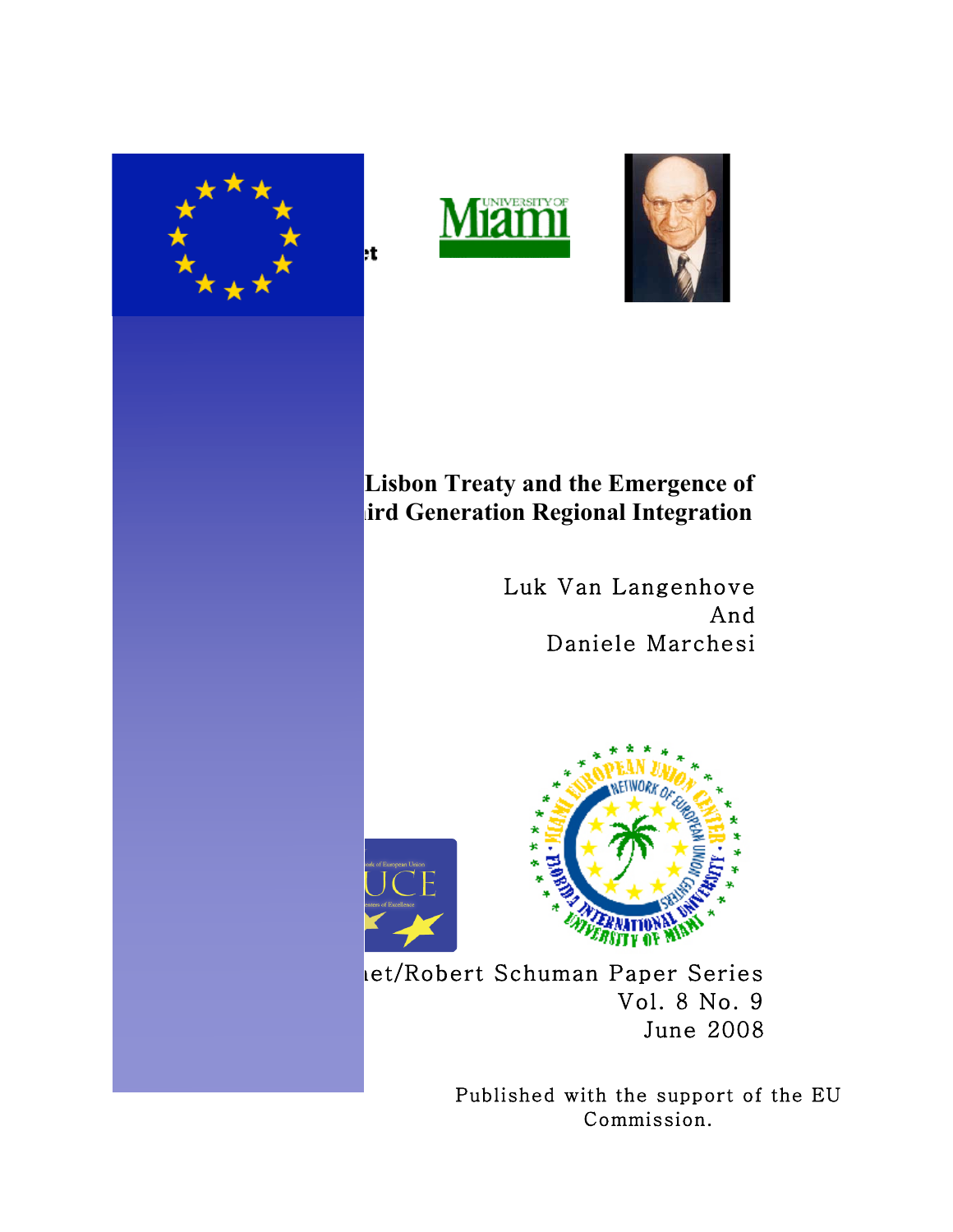### **The Jean Monnet/Robert Schuman Paper Series**

The Jean Monnet/Robert Schuman Paper Series is produced by the Jean Monnet Chair of the University of Miami, in cooperation with the Miami-Florida European Union Center of Excellence, a partnership with Florida International University (FIU).

These monographic papers analyze ongoing developments within the European Union as well as recent trends which influence the EU's relationship with the rest of the world. Broad themes include, but are not limited to:

- ♦ EU Enlargement
- ♦ The Evolution of the Constitutional Process
- ♦ The EU as a Global Player
- ♦ Comparative Regionalisms
- ♦ The Trans-Atlantic Agenda
- ♦ EU-Latin American Relations
- ♦ Economic issues
- ♦ Governance
- ♦ The EU and its Citizens
- $\bullet$  FU Law
- ♦

As the process of European integration evolves further, the Jean Monnet/Robert Schuman Papers is intended to provide current analyses on a wide range of issues relevant to the EU. The overall purpose of the monographic papers is to contribute to a better understanding of the unique nature of the EU and the significance of its role in the world.

#### *Miami - Florida European Union Center Jean Monnet Chair Staff*

University of Miami **Joaquín Roy** (Director) Phone: 305-284-3266 **Remi Piet** (Research Assistant) Web: www.miami.edu/eucenter

1000 Memorial Drive **Astrid Boening** (Associate Director) 101 Ferré Building **María Lorca** (Associate Editor) Coral Gables, FL 33124-2231 **Shannon Gibson** (Assistant Editor) Fax: (305) 284 4406 **Maxime Larive** (Research Assistant)

> **Florida International University** Elisabeth Prugl (FIU, Co-Director)

#### *Inter-American Jean Monnet Editorial Board*

**Carlos Hakansson,** Universidad de Piura, Perú **Finn Laursen,** Dalhousie University, Halifax, Canada **Michel Levi-Coral,** Universidad Andina Simón Bolívar, Quito, Ecuador **José Luis Martínez-Estay¸** Universidad de los Andes, Santiago de Chile, Chile **Félix Peña,** Universidad Nacional de Tres de Febrero, Buenos Aires, Argentina **Stephan Sberro**, Instituto Tecnológico Autónomo de México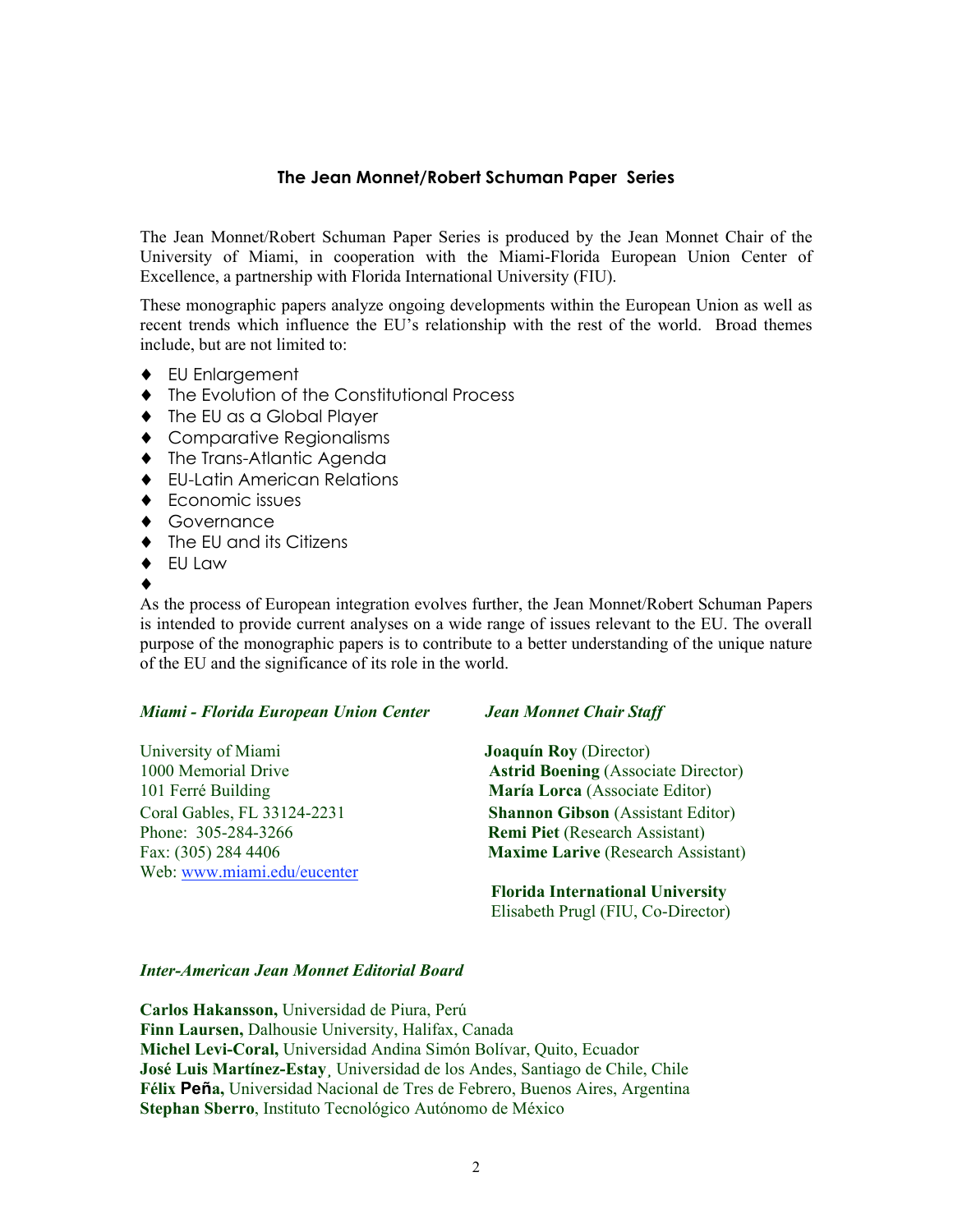**Eric Tremolada**, Universidad del Externado de Colombia, Bogotá, Colombia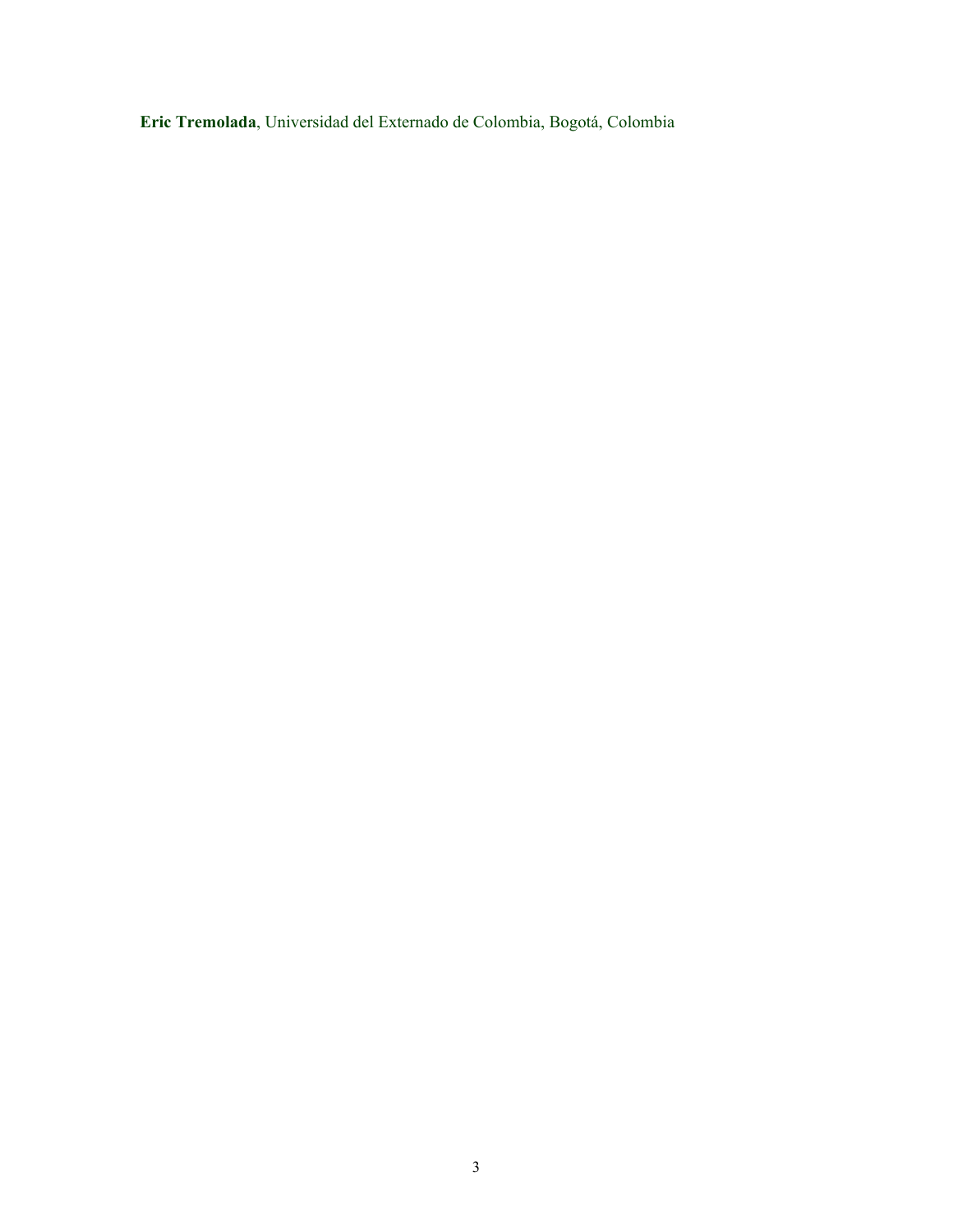# **The Lisbon Treaty and the Emergence of Third Generation Regional Integration**

## **Dr Luk Van Langenhove**♦ **Daniele Marchesi** ♣

#### **Introduction**

 $\overline{a}$ 

European integration can be regarded as the most advanced and successful regional integration experience accomplished so  $far$ <sup>1</sup>. Among the numerous integration schemes that have mushroomed in Europe since the end of World War II, the European Union (EU) has emerged as a unique process and as a prototype of what can been defined as a "third-generation" of regionalism.<sup>2</sup> In this view, the EU has developed beyond a mainly economic integration process (first generation regionalism), to a deeply institutionalised and politicised union, competent at various degrees in an all-encompassing spectrum of internal policies (second generation or "new regionalism"). In this process of widening/deepening of policies, structures and membership, the EU has become a global actor present in the international fora where once only states operated (third generation).

When ratified, the 2007 Lisbon Treaty promises to represent an additional episode of this incremental integrative process, through which the EU is progressively becoming a global actor. Following the last 2004 and 2007 enlargements that have brought the membership to 27, the Treaty carries with it a considerable amount of structural reforms that are supposed to make the Union more efficient, and more democratic. Among these reforms is a new mechanism of qualified majority voting, a clearer distinction in the division of competencies, an expansion of codecision, which becomes the ordinary decision making procedure, and the end of the formal pillar structure, as well as an enhanced role for national parliaments, especially in safeguarding the principle of subsidiarity. Especially in external relations, some major innovations would be introduced such as the legal personality for the EU, the new President of the European Council and the High Representative and Vice President of the Commission, assisted by an External Action Service. This article explores the implications of these new institutional developments for the emergence of the EU as a "third generation regional organization", i.e. becoming a fullyfledged actor in international relations, engaging proactively and in a unitary way with other regions and at the multilateral level.

To tackle this key issue, this paper is divided in two parts. The first part will look at the typology of three-generational regionalism and at how the EU fits into this scheme. The second part, focuses on the challenges for the EU's foreign policy and looks at the external implications

♦ Professor Luk Van Langenhove is Director of the Comparative Regional Integration Studies Programme of the United Nations University (UNU-CRIS) in Bruges and teaches at the Vrije Universiteit Brussel (VUB), Université Libre de Bruxelles (ULB) and the College of Europe. He was Deputy Secretary-General of the Belgian Federal Services for Scientific, Technical and Cultural Affairs, post he occupied from May 1995 till September 2001. From 1992 till 1995, he was Deputy Chief of Cabinet of the Belgian Federal Minister of Science Policy. Before that he worked as a researcher and a lecturer at the UNU-CRIS, Bruges

♣Danile Marchesi is a Project Researcher at UNU-CRIS, Bruges

<sup>1</sup> Richard Baldwin and Philip Thornton (2008). *Multilateralising Regionalism*, CEPR, London

<sup>&</sup>lt;sup>2</sup> Luk Van Langenhove and Ana-Cristina Costea, (2007) "The EU as a Global Actor and the Emergence of 'Third Generation' Regionalism", in Paolo Foradori, Paolo Rosa and Riccardo Scartezzini (Eds), *Managing a Multilevel Foreign Policy – the EU in International Affairs*, Lexington Books, USA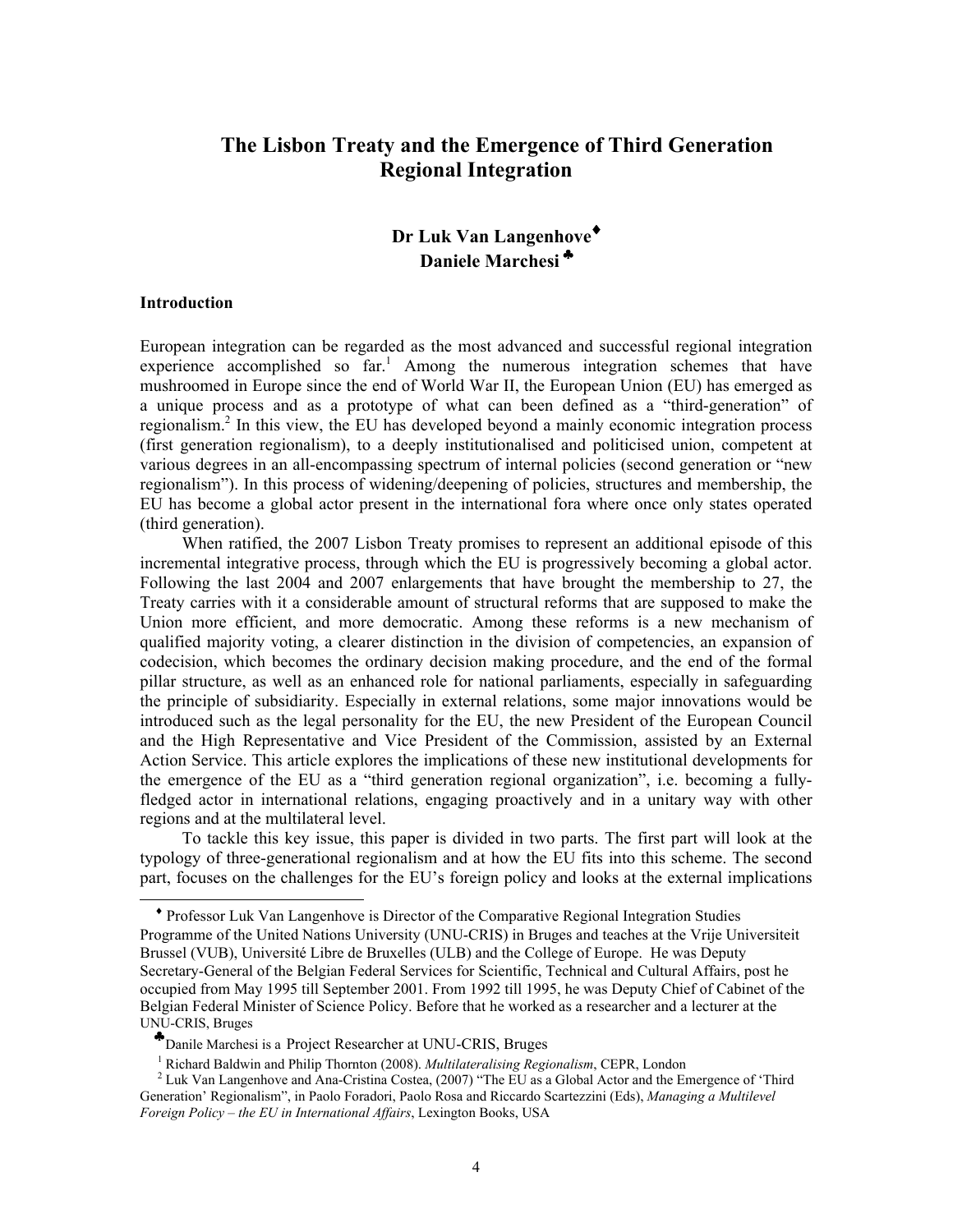of the Lisbon treaty and, particularly, on its possible impact on the EU's actorness in the UN. By doing so, the paper hopes also to shed some further light on the interrelation and possible synergies between regionalism studies and European studies in understanding the EU as an international actor. It will be argued that the Lisbon Treaty could constitute an institutional opportunity for the EU to develop into a more coherent and visible player on the international stage. This opportunity, however, is limited by the UN structure itself - which is still impervious to regional organisations - and by the ambiguities in the EU's member states strategies and motivations. These ambiguities in turn, preserve the originality of the EU a new type of global actor, different from a state.

#### **1. Three-generation regionalism and the European Union**

The study of the phenomenon of regionalism has been intrinsically linked to the study of the process of European integration following World War II. As a regional scheme, the European Communities and then the European Union represent an advanced example of institutionalised regionalism. At the same time, European integration as a *project*, has been pictured as a clear political success in terms of achieving prosperity and stability in a given territory where war and violence was the rule. This led to the partial identification of the process of regionalism with the European experience in two ways. On the one hand, it was implied that the global process of regionalism had to take Europe as a model and as an outcome. On the other hand, regionalism in itself came to be considered a political project, and regional integration around the world was viewed as a desirable and "good" outcome to complement and support global governance.<sup>3</sup>

This view has now been widely criticised both academically and politically. Academically, as Hurrell puts it, "the most important 'lesson' of Europe is that there are so few good grounds for believing that Europe is the future of other regions".<sup>4</sup> In other words, the specific circumstances and factors that characterised the emergence of the European integration experience can hardly be found in other parts of the world.<sup>5</sup> And in fact every regionalism is somewhat different from the other, ranging from highly institutionalised schemes such as the EU, to instances of soft regionalism as seen, for example in South East Asia with ASEAN. Politically, regionalism has been criticised as a Eurocentric project, which risks undermining the wider multilateral system, in particular concerning trade liberalisation and the WTO. What is clear is that regionalism is becoming more and more a new and additional layer in the governance of globalisation both at the micro, intra-state level, and at the macro, inter-state level. $<sup>6</sup>$ </sup>

#### Generations of Regionalism

 $\overline{a}$ 

In an attempt to clarify the problem of comparing the different existing forms of regional integration, the typology of the three-generations of regional integration can serve as a useful tool to go beyond the traditional chronological and qualitative dichotomy between old and new regionalism.7

<sup>&</sup>lt;sup>3</sup> For a discussion see, Louise Fawcett (2005), "Regionalism from an Historical Perspective", in *Global Politics of Regionalism: Theory and Practice,* Mary Farrell, Bjorn Hettne and Luk Van Langenhove (eds.) Pluto Press, London

<sup>4</sup> Andrew Hurrel (2005), "the Regional Dimension in International Relations Theory", in M. Farrell and al., op.cit, p. 40. See also Karen Smith (2003), "European Union Foreign Policy in a Changing World," Polity Press, Cambridge, p. 72

<sup>5</sup> Smith, lists among these circumstances: the functionalist (economy first) strategy, the democratic political systems of the participating states, the strong security concerns (Germany, USSR), the benevolence of the US and the security umbrella offered by NATO, ibid, p. 71

<sup>&</sup>lt;sup>6</sup> Luk Van Langenhove, (2007) "Globalisation and the Rise of Neo-Westphalian World Order of States and Regions", in *Conference proceedings: Globalisation Challenges and New Trends of Governance*, University of Economics, Prague

<sup>7</sup> Van Langenhove and Costea (2007),op. cit. , p. 64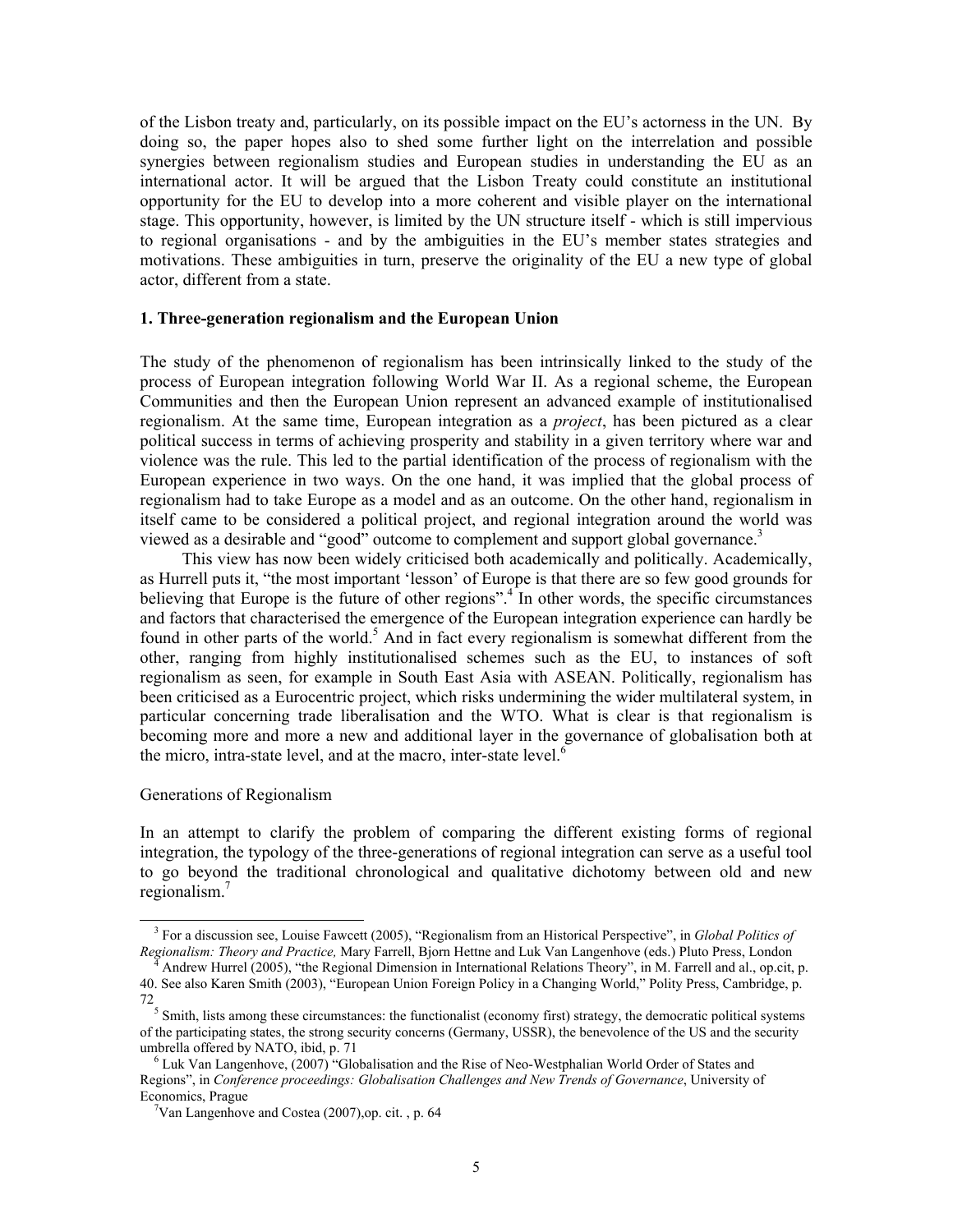The argument typifies regionalism in three main ideal-typical cohorts or generations, through which we can distinguish the different schemes according to the aspect of state governance around which they are primarily built. (i) The operation of a state territory as a 'single' market with a related economic policy; (ii) the governance of public goods and the control over resources and power and (iii) the external sovereignty that allows to be an 'actor' in international relations. Each cohort is driven by a specific objective or *télos* - the ideal end-point of integration in that aspect of governance - and materialises in a concrete development process that will not necessarily reach its culmination. Importantly, the three generations coexist and influence each other, often within the same organisation. Each regional scheme and organisation follows its own integration trajectory and can remain insulated within one dimension of governance or, alternatively, spill-over and cumulate the characteristics from the other generations/cohorts of regional integration.

The development of each specific regional scheme can, thus, also be benchmarked in relation to the three *téloi* of complete integration. Per each cohort, the development will depend on the level of comprehensiveness (in terms of competencies), capacity (in terms of tools), cohesiveness (in terms of identity) and autonomy (from the national level). In theory, a complete and simultaneous integration in all three governance domain would result in the creation of a new supranational polity.

More specifically, the first generation of regional integration is characterised by mainly economic integration leading to experiences such as free trade agreements, custom unions, or common markets. These schemes are characterised mainly by "negative integration" - a process of removing the barriers to the free flow of economic factors - and by the widening of the membership included in the process. Actual transfer or pooling of sovereignty, though, can occur, as in the case of custom unions, where a common external tariff is put in place, as well as in monetary unions. The *télos* of first generation integration is thus the creation of a new single market that comprises the old national markets of each of the participating states.<sup>8</sup>

Second-generation regionalism describes regional schemes where the focus of cooperation is not purely economic but concerns mainly the political sphere, including regulation, redistribution or security. Regional schemes of this second generation proliferated across all continents, particularly following the end of the Cold War in a complex process that was then labelled with the all-encompassing notion of "new regionalism". As it is much narrower than "new regionalism", the concept of "second-generation" is quite pregnant and more useful for comparison. The *télos* of "second-generation" schemes is to establish a common approach towards what is usually referred to as 'internal affairs': this includes infrastructure, energy and environment policy, but also security policy, social policy, health, employment, research, etc. Also here, the level of integration can vary from superficial political dialogue and coordination, to actual binding regulation and common policies. Further, the process of policy expansion can be accompanied by a process of democratisation of the supranational level, through the creation of parliamentary assemblies, the concentration of interest representation and other instances of input legitimacy and participation.

In the specific EU case, political (second-generation) cooperation and "positive integration" emerged as a consequence - for instance through functional "spill over" - of the previous negative integration (first-generation), which was failing to achieve a functioning common market. As a broader concept, however, second-generation regionalism can also be an original project not stemming from an economic integration dynamic or anticipating economic integration. Finally, second-generation regionalism, is conceptually introspective, focussing at managing problems that are internal to the regional area. This is not to say that this regionalism is cut off from the outside world. On the contrary, both first and second-generation regionalisms are in many ways responses to the wider globalisation process and to the problems and challenges that derive from

<sup>&</sup>lt;sup>8</sup> Belan Balassa (1961), "The Theory of Economic Integration"; R.D. Irwin, Homewood, Illinois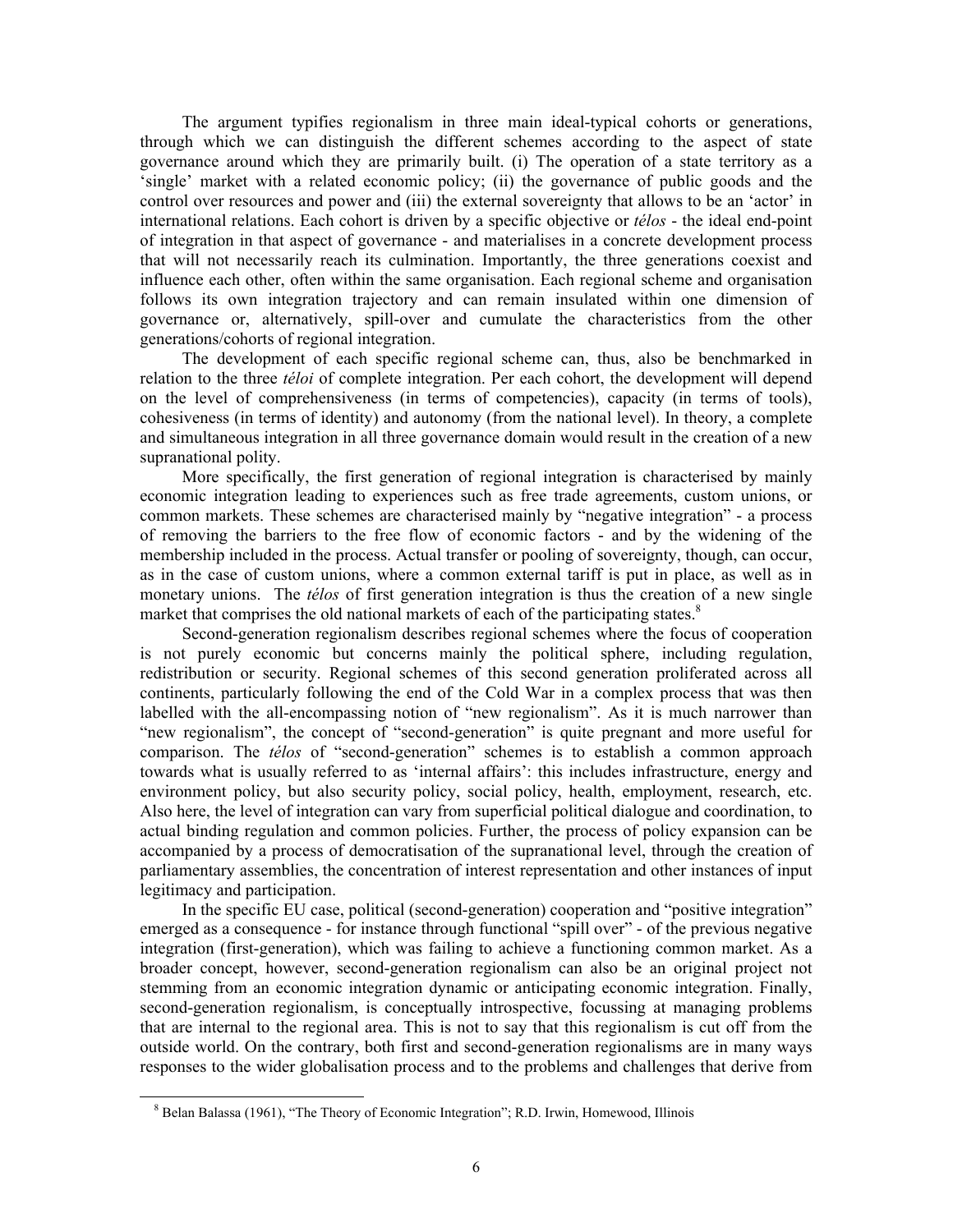it. Furthermore, these types of regionalisms have a presence and impact on the wider international context.<sup>9</sup> On the one hand, they can be seen as favouring or hindering global multilateralism, on the other hand, by their mere existence they contribute, to a general process of "contagion"<sup>10</sup> of regionalism around the world. Finally, their full accomplishment as internal dynamics creates pressure for external action. e.g. a custom union calls for a common trade policy or a strong common policy on environment will have to be promoted globally.

As the first two cohorts of regional schemes don't exist in a geopolitical vacuum, external action towards the outside world is the most specific characteristic of "Third-generation" regionalism. In this case, the *télos* is a complete unified foreign policy together with the ambition to operate as one actor on the international scene and thus also outside its own territory. This implies the willingness and capacity to deal at the regional level of governance with "out of area" challenges.<sup>11</sup> Regional organisations, then, develop a strong sense of identity (cohesiveness) and assume an ever more confident external profile (actorness) in interacting with third states, with other regions, and within multilateral institutions. A strong institutionalisation distinguishes "third-generation" regional integration from a mere alliance of countries or a "coalition of the willing", which are both schemes that can be rather active externally. The organisation tends to become autonomous or at least distinguishable from its members and develops its own identity, interests and institutions across a wide range of issues, not circumscribed within a single policy area (comprehensiveness).

 In sum, these three cohorts of regional integration typify different characteristics and different *téloi* of complete integration. In the real world, however, a clear distinction is much more difficult. Numerous dynamics such as functional and political spill-over across policies or between the internal and external dimensions of policies can facilitate the accumulation and overlap of the various generations of regionalism in one region or on one regional organization; beyond the initial project of the member states. The case of the European Union is emblematic of this accumulation, which makes to European Union a fully-fledged first-generation regional scheme (e.g. internal market and monetary union); a partly accomplished second-generation regional polity (e.g. shared or exclusive competences on almost all policy areas and a developing supranational democratic structure); and an emerging third-generation regional actor (almost autonomous in economic external relations, and increasingly active in the political and security domain). The next pages will focus specifically on the third generation dimension and on how the conceptual approach can be applied to the study of the European Union.

#### **Third-generation regionalism as a political objective**

As compared with the first two cohorts/generations of regionalism, the concept of "thirdgeneration" is more a normative political project than a mere description of reality.<sup>12</sup>The European Union is a developed prototype in this sense: no other regional scheme has the same degree of comprehensiveness, cohesiveness, capacity and autonomy. No other organisation, with the exclusion of NATO has the same ambition to deploy 'out of area' operations. However, the EU is by no means unique in this trend towards an enhanced role of regional groups in global

<sup>&</sup>lt;sup>9</sup> For an influential characterisation of EU actorness see, Charlotte Bretherton and John Vogler (2006), "The European Union as a Global Actor", (2<sup>nd</sup> ed) Routeldge, London

 $10$  Fawcett (2005), op.cit. p. 21

<sup>&</sup>lt;sup>11</sup> Van Langenhove and Costea (2007), op.cit. p. 78

<sup>&</sup>lt;sup>12</sup> Bjorn Hettne (2005), "Regionalism and World Order", in Mary Farrell and al. (eds), op. cit. p. 277-286 and Luk Van Langenhove (2004), "Towards a Multiregionalism World Order", *UN Chronicle*, September-November 2004, XLI (3): 12-13, and Luk Van Langenhove (2007). "From a World of States to a World of Regions", in: Eva Cihelková a kol., Nový *Regionalismus, Teorie a Prípadová Studie*, Prague: C.H.Beck, pp. ix-xi.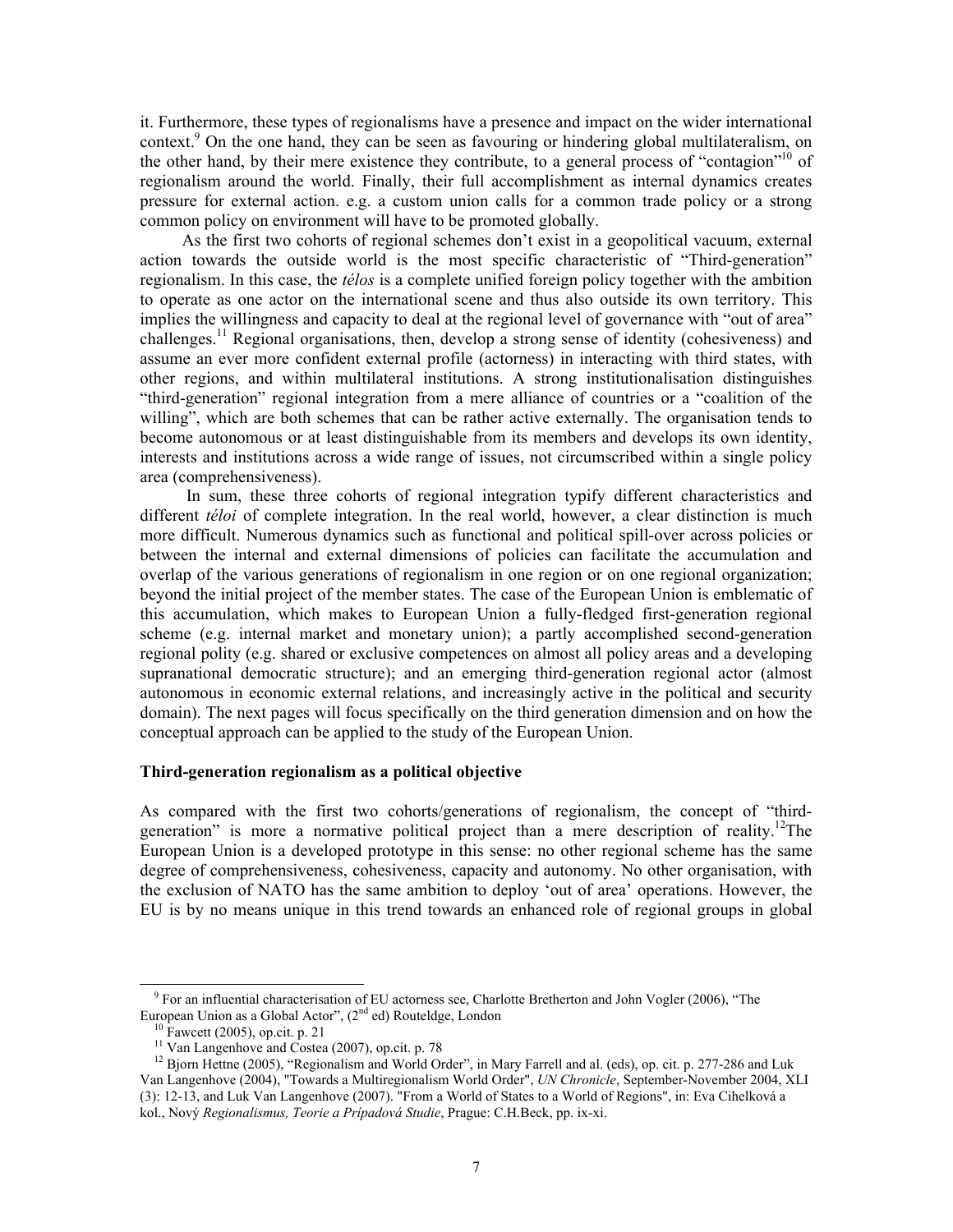governance.13 Van Langenhove and Costea specify three key features that are specific to the third-generation organisation: first, the institutional environment providing the capacity to have an external action; second, the political willingness to be proactive in engaging in bilateral relations with states and, especially, in inter-regionalism with other regions, and; third, the engagement within the multilateral system, particularly the UN. The first characteristic is related to the structure of a third-generation organisation and will be analysed further below. The second two features, instead, relate to the goals of such organisations, which tend to pursue interregionalism on the one hand, and multilateralism on the other.

#### **Promoting inter-regionalism**

Among the objectives of the EU as a foreign policy actor, that of promoting regional cooperation in its relations with third countries is the one most EU-specific, as it is linked to its very nature.<sup>14</sup> The EC started dealing with third countries by grouping them in regions since the 60s when it launched its preferential policy towards the African countries, then  $ACP$ <sup>15</sup>Since then the EU has promoted regionalism both in its economic and political relations, in Africa, Asia, Latin America, North Africa and the Gulf, in the Balkans and more recently in the Black Sea region.<sup>16</sup> Smith identified various reasons for this predilection for regionalism, as an objective and as an approach: the independent external demand coming from new regional groupings to have a relationship with the EU; the belief, coming from experience, that regional integration can bring stability and growth; the recognition that neighbouring countries are interdependent; the pragmatic simplification of external strategies (the sheer number of states in the multilateral system now, makes it impossible for each one to have separate relationships with everyone else); finally, the competition for economic influence with other actors, e.g. the US in Latin America and Asia.<sup>17</sup> One can also identify a pro-integration agenda promoted opportunistically by some member states and EU institutions, particularly the Commission. Overall, though, much of this tendency has been purely instinctive and, as a consequence, not always completely rational. Smith defines it as a form of narcissism, while others see it as a search for affinity, and ultimately for identity and legitimacy in constructing a new post-Westphalian order based on interregionalism.18

The "value" of regional integration would seem an instance of Europe's "normative power."19However, there are three important pitfalls with this regionalist inclination. First, "mechanical iso-morphism": the EU's tendency to impose regional integration, just by establishing copycat institutions and routines and losing sight of the functional policy need.<sup>20</sup> This can undermine the legitimacy and the general support for regionalism. Second, "strategic schizophrenia": the tendency, which is increasingly perceivable now, of somewhat inconsistently

 $<sup>13</sup>$  Regional organisations that have expressed the ambition to become active internationally are proliferation, also at</sup> the UN. See, for instance, the high-level meetings with regional organisations held regularly by the UN Secretary General and by the UN Security Council.

<sup>&</sup>lt;sup>14</sup> Smith 2003. op.cit, pp. 69-96 and Frederik Soderbaum and Luk Van Langenhove (eds.) (2005), "The Politics of Interregionalism", Routledge, London

<sup>&</sup>lt;sup>15</sup> Smith, op.cit., p.69

<sup>&</sup>lt;sup>16</sup> See for all the Commission's "Communication on EC support for regional economic integration in developing countries", COM (95)219, 16 June 1995. At the time of writing the Commission was holding an online open consultation with development stakeholders in view of a new Communication on regional integration in the ACP region, closed on 9 May 2008.

Smith, op.cit., p.83

<sup>&</sup>lt;sup>18</sup> Frederik Soderbaum, Patrick Stalgren and Luk Van Langenhove (2005), "The EU as a Global Actor and the Dynamics of Interregionalism: a Comparative Anaysis", *European Integration*, Vol 27, n. 3, September 2005, p. 365- 380

19 Ian Manners (2002), "Normative Power Europe: A Contradiction in Terms?", *JCMS*, 40/2, 234-258

<sup>&</sup>lt;sup>20</sup> For the specific case of the Mediterranean see, Federica Bicchi "'Our Size Fits All': Normative Power Europe and the Mediterranean", Journal of European Public Policy, Vol. 13, No. 2, 2006, pp. 286-303.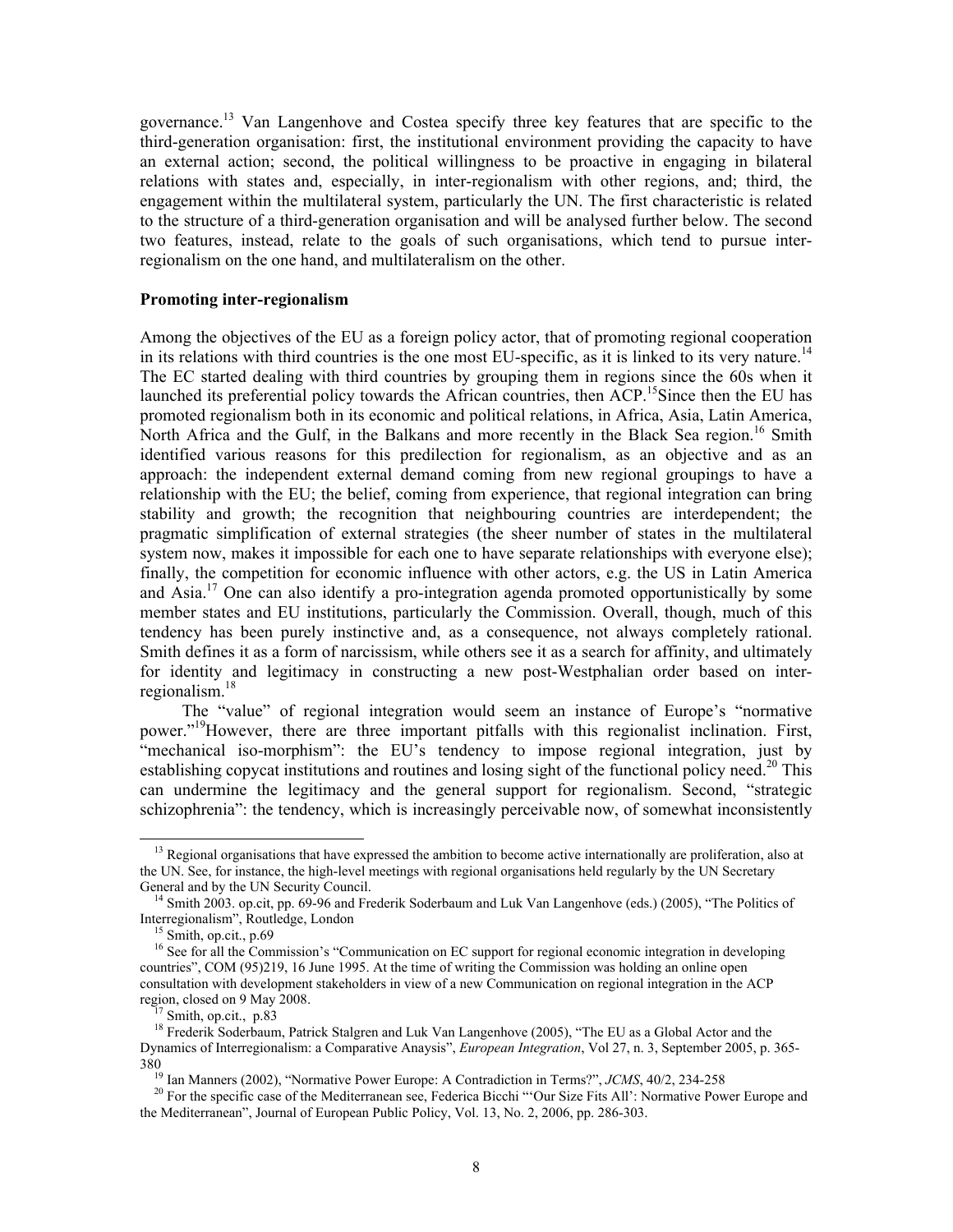juxtaposing region-to-region dialogue with bilateral relations with so-called "strategic partners", such as Brazil, that are also deeply involved in regional groupings. Third, "disguised Eurocentrism": is third-generation regionalism an exclusively Europe-driven endeavour? If so, is the EU really serious about creating a 'European world order' made of interacting regions?<sup>21</sup> This last question is linked to a second objective, which is crucial to third-generation regionalism: the relationship with the multilateral system. In the EU this relationship is subsumed in the concept of "effective multilateralism".

#### **Promoting multilateralism**

The term "effective multilateralism" was introduced as a strategic objective of the Union in the European Security Strategy.<sup>22</sup> Simply put, it refers to the alleged propensity of the EU to work through and for multilateral institutions (including the WTO, the UN, NATO and other regional organisations) and, at the same time, its commitment to contribute to the reform of the multilateral structure in view of making it more effective and more legitimate. There is no doubt that the concept served mostly an identity objective of reasserting unity of purpose, following the "unilateralist turn" of the United States and the subsequent crisis of CFSP over the war in Iraq.<sup>23</sup> Beyond the rhetoric, two aspects have to be taken into account. On the one hand, the EU has indeed increased its substantial cooperation with the UN, both strategically and operationally on all issues, and particularly in the field of security.<sup>24</sup>Militarily, for instance, the EU has equipped itself with the Battle Groups, designed specifically for operations under UN mandate. The UN has also welcomed this process, as it needs regional organisations, and particularly the EU to share the burden of global governance.<sup>25</sup> However a generally positive assessment is nuanced by two considerations. Firstly, the EU does not fit perfectly in the vision of the UN Charter of regional arrangements as "Chapter VIII" organisations, as it has a global ambition that goes beyond Europe (typical of third-generation regionalism).<sup>26</sup> This can produce an overt clash in the long run within the current set up and calls for an active participation and a coherent strategy in the reform of the multilateral system. Yet, secondly, the EU has maintained a visible division over the central issue of the reform of the multilateral system, and particularly of the UN Security Council (UNSC). The African Union for instance, has been much more open in promoting a new regional approach to the reform. This internal EU division reveals the still uncertain stance of some member states towards the meaning of effective multilateralism, and towards the role of the EU and its states within it. Thus although there is a certain tendency towards promoting a "world of

 $\overline{a}$ 

 $^{24}$  See in particular the 2003 UN-EU Joint Declaration on Crisis Management.

 $21$  Hettne, (2005), op.cit.

<sup>&</sup>lt;sup>22</sup> Council of the European Union (2003), "European Security Strategy", pp 9-10. Importantly, promoting relations with regional organisations is considered part of the effort to strengthen global governance under the heading of "effective multilateralism".

<sup>&</sup>lt;sup>23</sup> Stephan Keukeleire and Jennifer MacNaughtan (2008), "The Foreign Policy of the European Union", Palgrave Macmillan, Basingstoke and Daniele Marchesi (2008), "The EU CFSP in the UN Security Council: Between Coordination and Representation", *BRIGG papers,* College of Europe and UNU-CRIS, Bruges

<sup>&</sup>lt;sup>25</sup> For an interesting discussion: Thierry Tardy (2007), "L'ONU et les Organisations Régionales: de la Compabilité entre Multilatéralismes Global et Régional dans le Mantien del la Paix. Le cas de l'Union europénne" 9th congres AFSP, Toulouse, 5-7 September

<sup>&</sup>lt;sup>26</sup> Kennedy Graham and Tania Felicio (2006). "Regional Security and Global Governance: A study of interaction between Regional Agencies and the UN Security Council - With a proposal for a Regional-Global security mechanism", VUB Press, Brussels. See also the Statement on behalf of the European Union, by H.E. Mr. Erkki Tuomioja, Minister for Foreign Affairs of Finland, Seventh High-Level Meeting between the United Nations and Regional and other Intergovernmental Organisations, New York 22/9/2006: "*the EU supports the development of the co-operation between the United Nations and relevant regional organisations as a way to strengthen effective multilateralism. However, we strongly advocate a pragmatic and action-oriented approach, both for the EU-UN cooperation and for the broader context of cooperation between the UN and regional and other organisations*."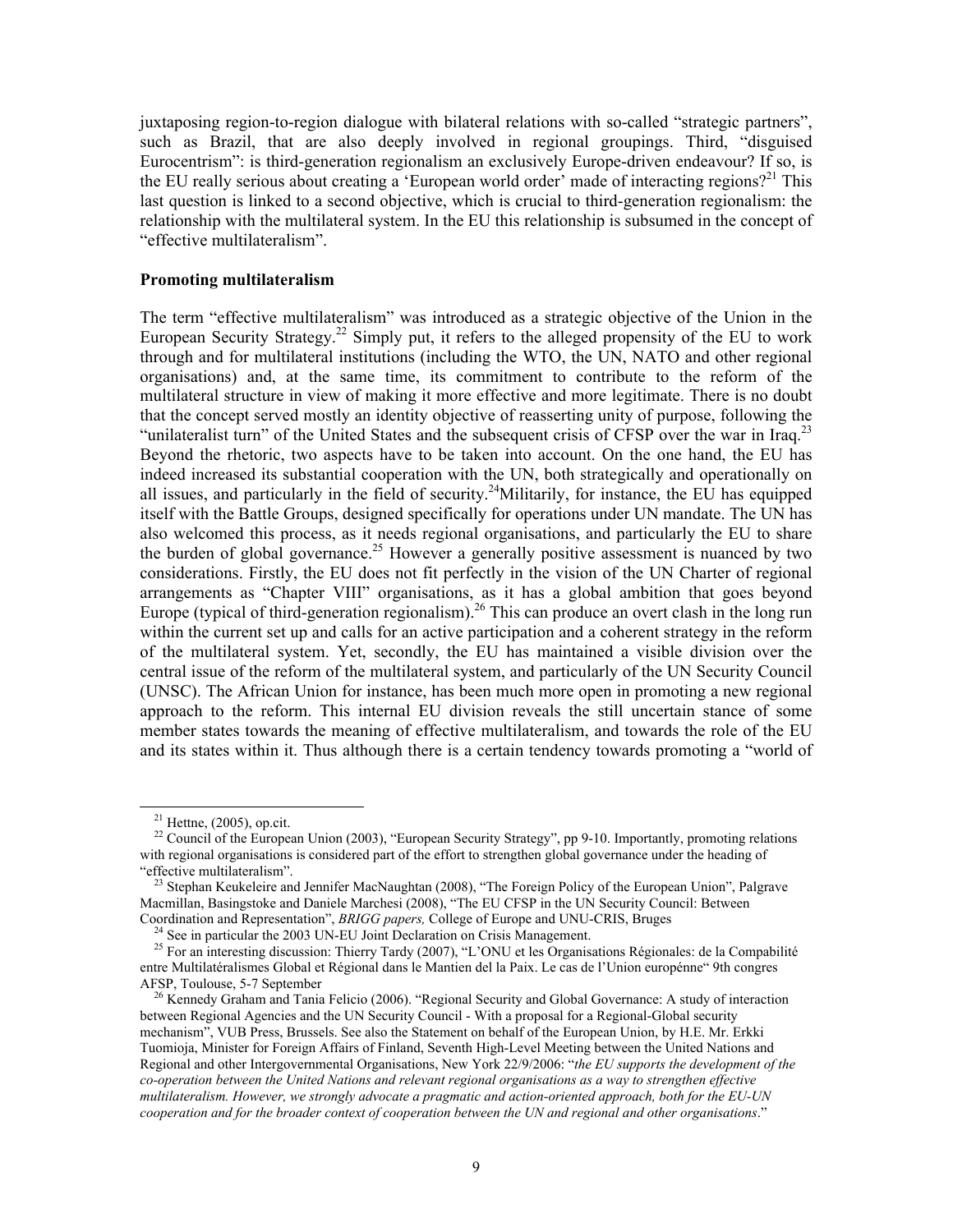regions", an authentic political commitment is still lacking on how to translate it in the multilateral structure.

In what follows, focus will be on the structural aspects of the EU as a third-generation organisation and, in particular, on the plausible impact of the Lisbon Treaty in making the EU increasingly comprehensive, capable, cohesive and active externally.

#### **2. Reforming the EU as a global actor**

#### The two main challenges for CFSP

The idea of continuous reform has always been enshrined in the elusive project of a European Common Foreign and Security Policy (CFSP) and, before that, in European Political Cooperation. Integration in this field is so crucial to national sovereignty that it immediately raised questions such as: is the EU acquiring a state-like foreign policy? How can one conceptualise the EU as a foreign policy actor? What is the impact of the specificities and sui generis nature of the EU's political system on the EU's external relations?

Academic discussion focussed on two main dilemmas: (1) the different models of the EU on the civilian/military power spectrum and (2) the torn EU's foreign policy profile between intergovernmental and supranational tendencies. This theoretical debate reflected, however, the very practical consciousness of the limitations of the EU foreign policy's capabilities and political clout, as well as of the related failures in policy terms, particularly in the Balkans. This, in turn, led to identifying two major shortcomings to be addresses in order to transform the EU from an affluent payer into an influent player. These were the lack of military power and the insufficient institutional coherence, which makes it difficult to concentrate political authority towards common policies. Before focusing on how the Lisbon Treaty tackles the institutional problems, a first brief look at the problem of military power.

Since the 1998 Franco-British agreement in Saint-Malo, important and relatively quick steps were taken to set up a European Security and Defence Policy (ESDP), designed to grant more autonomy to the EU from the US in the use of force and the capacity to carry out even robust missions in the field of peace and security.27 These efforts were not seriously undercut by the 2003 crisis over the second US intervention in Iraq.<sup>28</sup> In fact, by deploying its first autonomous mission in Congo in 2003, the EU immediately made it clear that it was committed to engaging in 'out of area' interventions, in order to assert its image as a global actor. Since the end of the nineties, therefore, the EU transformed itself from an authentically "civilian power" into what as been defined a "civilising power" or as a "military power in the making.<sup>529</sup> This build-up has been tangible in terms of capabilities, institutional structures in Brussels and operations. All this though, has been done while attempting not to sacrifice the positive image and the soft power of attraction of the EU as a new type of "post-modern" global actor.<sup>30</sup> Therefore, the EU has tried to combine traditional foreign policy goals and tools with more farsighted and comprehensive "structural" foreign policies:<sup>31</sup> designed not only for states but also to have a deeper influence on the structure of the societies of the recipient countries and on the very nature of international relations. In this sense, the first pillar external relations, including

<sup>&</sup>lt;sup>27</sup> Jolyon Howorth,, (2007) "Security and Defence Policy in the European Union". Palgrave Macmillan, Basingstoke Macmillan.<br><sup>28</sup> Anand Menon, (2004) "From crisis to catharsis: ESDP after Iraq", *International Affairs* 80, 4, pp. 631-648

<sup>&</sup>lt;sup>29</sup> For a discussion: Karen Smith, "Beyond the civilian power EU debate." Politique Europeénne 17, 2005, pp. 63-82.<br><sup>30</sup> Robert Cooper, (2003) "The New Liberal Imperialism," *The Observer*, 7 April<br><sup>31</sup> Stephan Keukeleir

Structural Diplomacy", *Diplomacy and Statecraft* 14/3, 31-56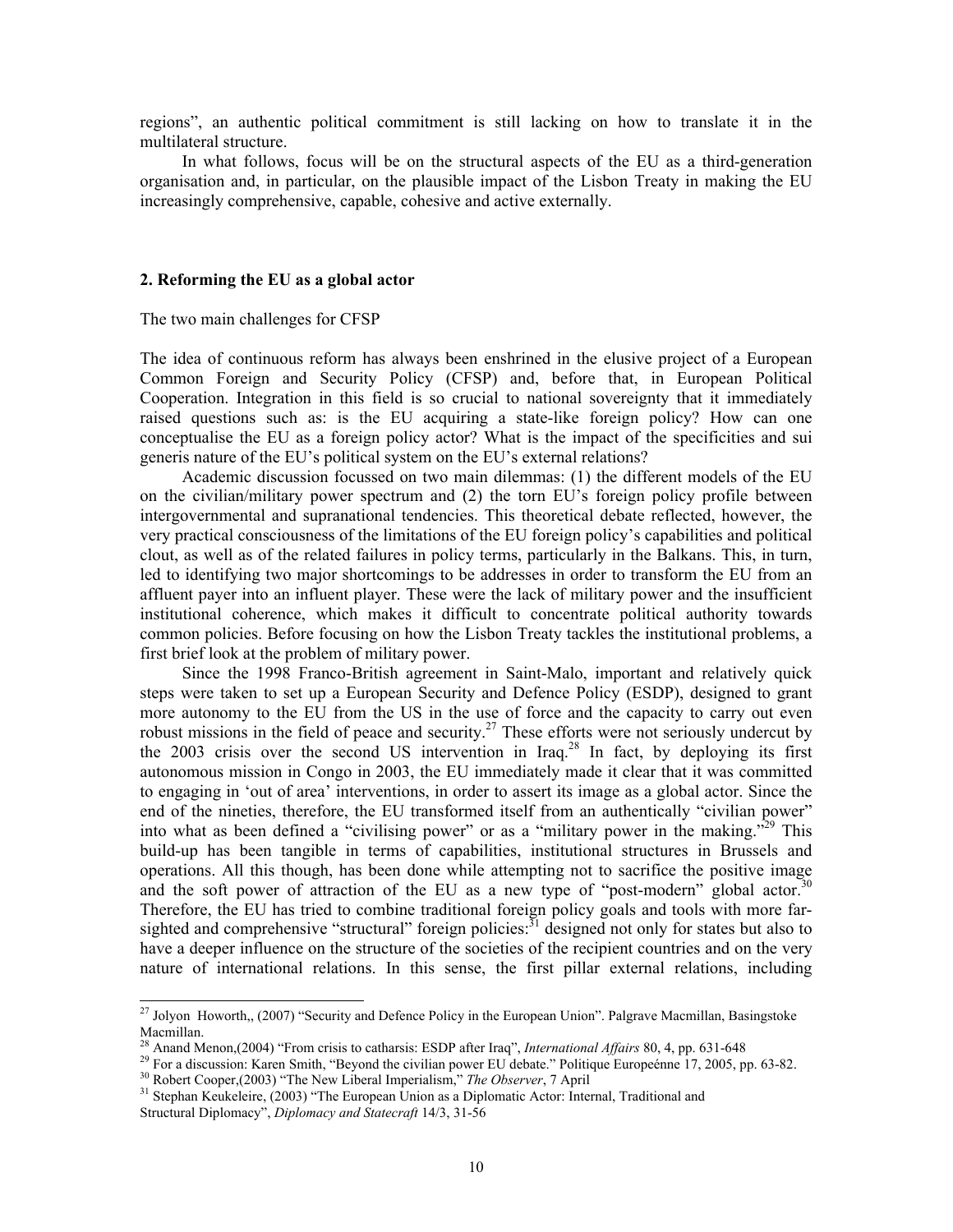development policy, humanitarian aid, trade, enlargement and the neighbourhood policy (ENP) play a crucial role.

The quite impressive development of ESDP, however, has been undermined by the much less fructiferous attempts to tackle the second, institutional, shortcoming of EU foreign policy. This has led some commentators to speak about a defence policy, without a truly "common" foreign policy, although there have been considerable steps forward since the late nineties.<sup>32</sup> The main institutional problems can be summarised in the multilevel and multi-pillar structure of the EU, leading to incoherence and lack of leadership; as well as in the resilience of the unanimity rule in the Council of Ministers on CFSP matters, leading to lack of strategy and paralysis. Unlike for the problem of the deficit of military force, these two institutional shortcomings were accentuated by enlargement. This promised to increase the complexity of the EU system, the diversity between member states and the time needed to take decisions. As a consequence, since the beginning of the convention on the future of Europe in 2002, it was widely accepted among academics as well as policy-makers that some far-reaching reforms had to be agreed particularly in the domain of foreign policy. What, however, remained highly disputed was whether the reforms had to enhance supranationalism and "communitarise" CFSP, or whether its intergovernmental character should be maintained.

This debate reflected the deeply rooted visions on the future of the EU as a political system, including its further development as a "second-generation" regional scheme. Interestingly though, this division did not dent the actual pragmatic perception of the need to increase the overall efficiency of the foreign policy mechanisms. In fact, even following the rejection of the referenda on the Constitutional Treaty in 2005 in France and the Netherlands, some of the agreed changes were experimented in practice, e.g. the double-hatting of some head of delegations. Furthermore, the EU undoubtedly increased its external activity in the period of crisis or "reflection" in an effort to "act itself into being".<sup>33</sup> All this shows the broad support for reform in external relations present in the member states, including in the public opinion.<sup>34</sup>

#### The implications of the Lisbon Treaty

The EU cumulates features of all three generations/cohorts of regionalism, in terms of economic, political and external sovereignty. The Lisbon Treaty<sup>35</sup> touches on all three dimension, especially, the second and third, pertaining to internal political integration and external actorness. Overall, most of the institutional reforms contained in the 2005 Constitutional Treaty were substantially preserved. Analyses done on that compromise showed a limited but tangible deepening of integration in terms of second-generation regionalism. Some important innovations were agreed, such as: the new mechanism for qualified majority voting (QMV); the general expansion of QMV and co-decision to most policy areas; a clearer distinction in the division of competencies; an increased role for the European Parliament and the Court of Justice; the end of the formal pillar structure as well as an enhanced role for national parliaments, especially in safeguarding the principle of subsidiarity.<sup>36</sup> What went lost in the 2005-2007 period, were mainly symbols and state-like labels such as the words "Constitution" and "Minister of Foreign Affairs." A major difference was in the process adopted for adopting the text, where the participative and inclusive

<sup>&</sup>lt;sup>32</sup> Stephan Keukeleire and Jennifer MacNaughtan (2008), op. cit.

<sup>&</sup>lt;sup>33</sup> This term is borrowed from Gilson, in Soderbaum, Stalgren and Van Langenhove (2005), op.cit, p. 373

<sup>&</sup>lt;sup>34</sup> European Commission, "Standard Eurobarometer 68 / Autumn 2007 - TNS Opinion & Social", December 2007. 67 percent of EU citizens think that defence and foreign policy should be made jointly within the EU, p.28

35 Formally signed on 13 December 2007, the Treaty Amending the Treaty on European Union and the Treaty Establishing the European Community Lisbon Treaty: Henceforth known as the Lisbon Treaty.

<sup>&</sup>lt;sup>36</sup> David Phinnemore, "The Treaty establishing a constitution for Europe: An Overview", Chatham House Briefing Note, June 2004. See also Wolfgang Wessels (2005), "Keynote Article: The Constitutional Treaty – Three Readings from a Fusion Perspective", *JCMS*, Volume 43 Annual Review, pp. 11-36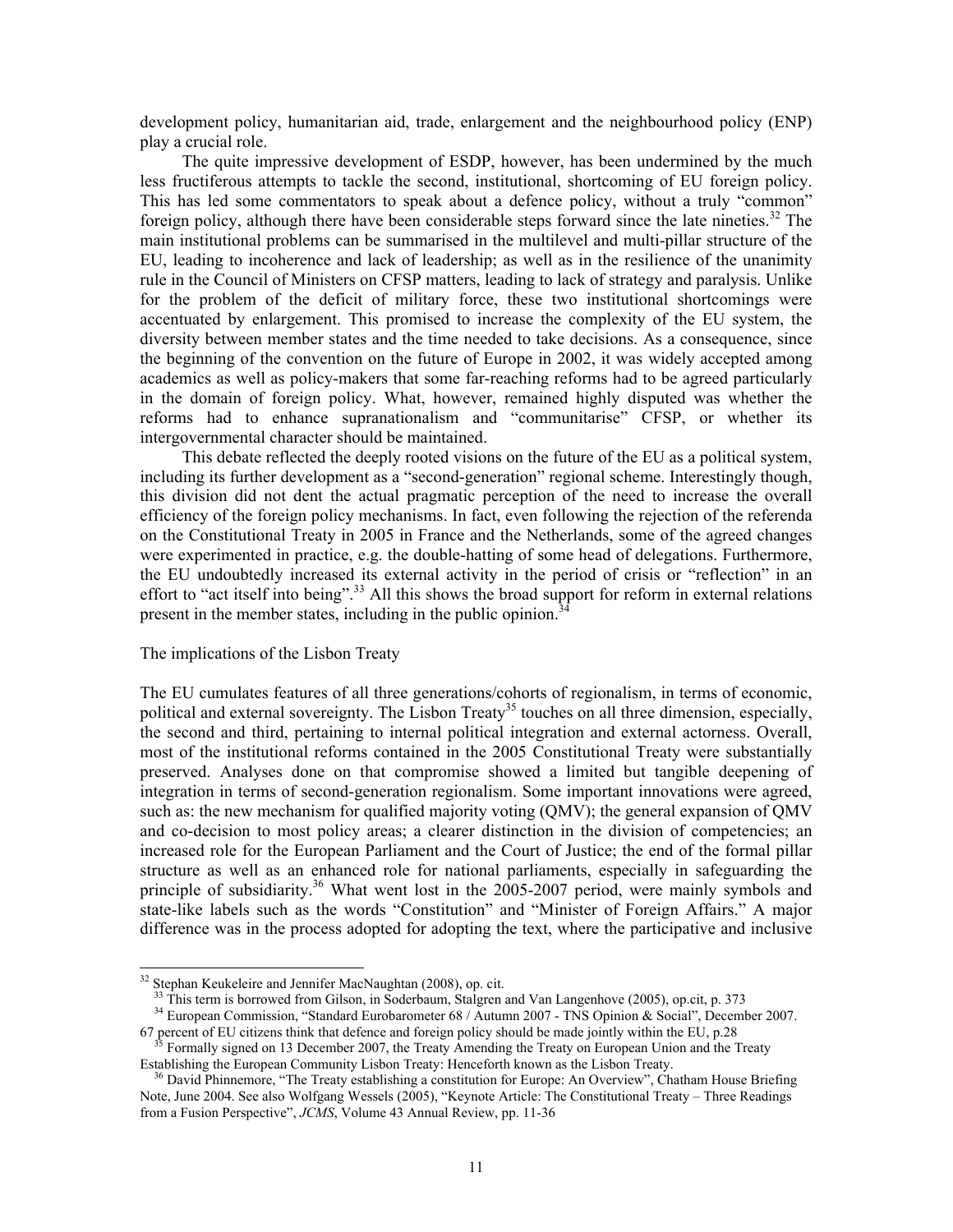approach of the 2002-2003 Convention on the Future of Europe and of the referenda, was sacrificed to the more traditional closed-door diplomatic style of the IGC and of parliamentary ratification.<sup>37</sup>

This paper, however, focuses on the third-generation perspective and so on the contribution that the reform could bring to the EU's external actorness. The major changes introduced in external relations are the following. A new High Representative for Foreign Affairs and Security Policy (art. 18 and 27 TEU), who will also be the Vice President of the Commission for external relations (HR/VP); the end of the rotating presidency (and "troika") in external representation, with a permanent and full-time President of the European Council, representing the EU abroad at the level of heads of states (art. 15 TEU); the end of the pillar structure and of the EC/EU distinction, although CFSP will maintain its specific procedures, e.g. unanimity (art.31 TEU); the legal personality conferred to the EU (art. 47 TEU); a European External Action Service (EEAS) supporting the HR/VP (art.27 TEU); the possibility for "Permanent Structured Cooperation" in the field of defence policy, which would allow states willing and able to meet certain standards to move forward in military cooperation and integration (art.42 TEU); a mutual assistance clause for defence (art. 28.A.7) and a solidarity clause for the reaction against terrorist attacks and disasters (art.188R TFEU); A new legal basis for the ENP (art.8 TEU) was also introduced. To these one should add a considerable expansion in the internal policies and competencies (second-generation dimension) that have an impact on external relations, such as energy policy (Title XXI TFEU), environment/climate change (Title XX TFEU).

These innovations attempt to tackle some of the problems outlined above. The new doublehatted HR/VP linking first and second pillar competences should improve the problem of institutional (between the Council and the Commission) and of horizontal incoherence (between policies).38 Further, he or she would contribute to the easing of the leadership deficit, and together with the president of the European Council, the provision on legal personality, and the end of the troika structure, should simplify EU external representation. Overall, the innovation is considerable and there are some expectations towards the possible impact, particularly in terms of visibility.39 As the Convention had already noted, a unified figure dealing with CFSP would definitely "improve the visibility, clarity and continuity of the Union on the global stage".<sup>40</sup>

On the other hand, vertical incoherence (between the member state and EU level) is likely to remain a fatal characteristic of EU foreign policy making, due to the unanimity in the Council and to the intergovernmental approach. This is true particularly for big member states, who want to maintain an independent foreign policy and international role and resist the convergence of foreign policy preferences. In this sense, the EU will remain a polity very different from a state. This ambiguity reflects the eternal overarching division between intergovernmental and federal strategies. The result is an indisputably incremental process of integration, where the equilibrium lies somewhat in the middle between the call for effectiveness on the one hand, and the maintenance of a strong member state participation on the other.<sup>41</sup>

The EU reform and the UN

<sup>&</sup>lt;sup>37</sup> For a discussion see Cindy Skach (2005), "We the People? Constitutionalising the European Union", JCMS 2005 Volume 43. Number 1. pp. 149–70

38 For the typology of EU coherence used here (institutional, horizontal and vertical), Simon Nuttal (2005), "Coherence", in: Christopher Hill and Michael Smith. (eds.), "International Relations and the European Union", Oxford University Press, Oxford

 $39$  Interviews in the Council and Commission. 2005 and 2007.2008.

<sup>&</sup>lt;sup>40</sup> European Convention. Final report of Working Group VII on External Action CONV 459/02, Brussels, 16.December.2002. Par. 67

 $41$ <sup>1</sup>This is the fusion argument. See, Wolfgang Wessels (2005), op. cit., p. 14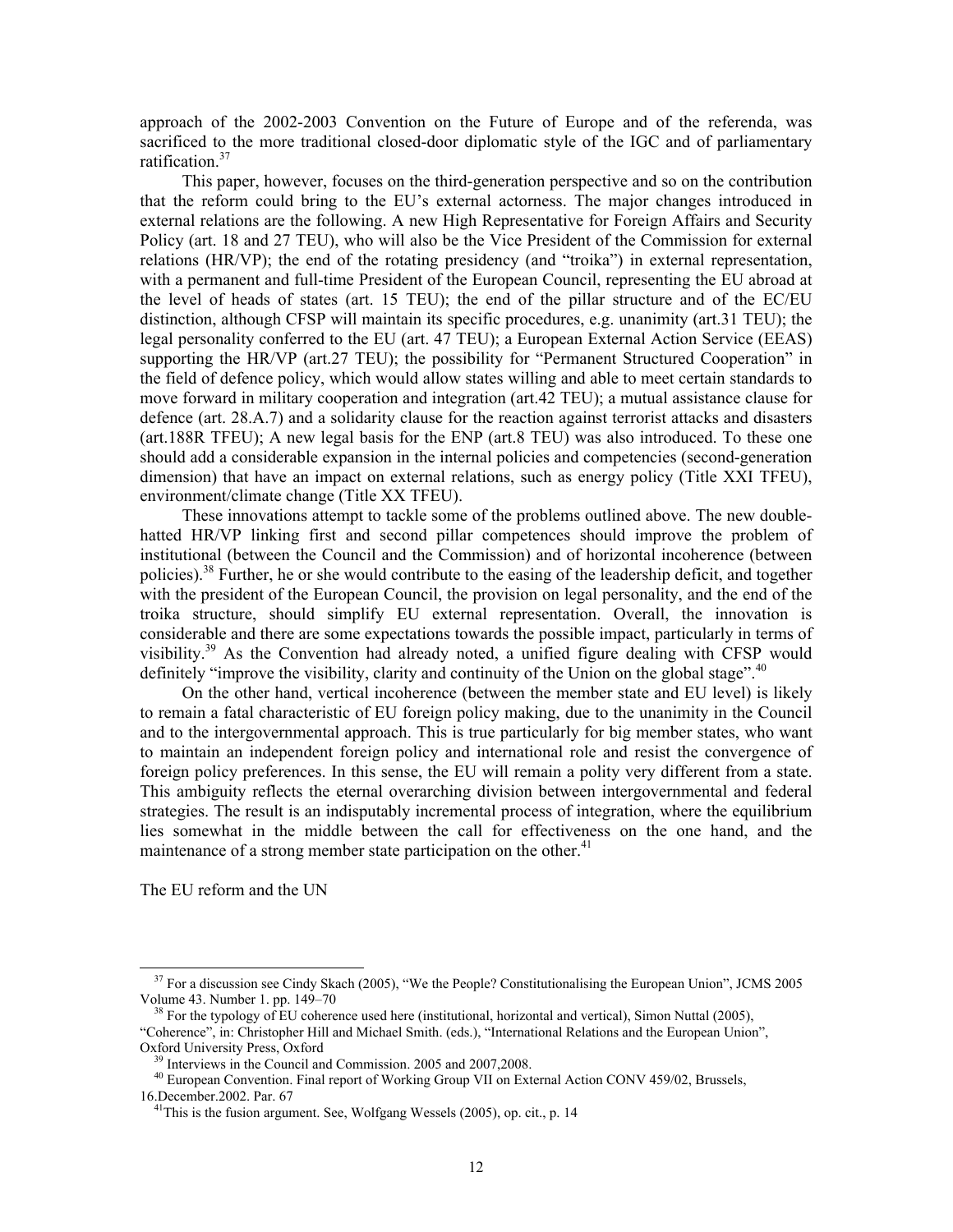A place of its own in the analysis is the impact of the Lisbon Treaty on the EU profile in the UN. As was shown above, inter-regionalism and enhanced presence and actorness in the multilateral system are crucial aspects in locating the EU as a third-generation regional organisation. As stated by article 21 of the TEU, following the Lisbon Treaty:

*"The Union shall seek to develop relations and build partnerships with third countries, and international, regional or global organisations [...]. It shall promote multilateral solutions to common problems, in particular in the framework of the United Nations."*

#### An EU Seat in the Security Council?

The UN, therefore, represents an important stage to assess the credibility of the EU as a foreign policy actor. And within this context, it is relevant to discuss the issue of the "EU seat" in the UNSC. This "EU seat" problem has been at the centre of CFSP development, as it constitutes one of the most noticeable points of friction between intergovernmental and supranational thinking on the future of the EU integration.<sup>42</sup>Considerations on the opportunity of establishing an EU seat were already part of the IGC on a Political Union that prepared the Maastricht Treaty.<sup>43</sup> Subsequently, during the 2002-2003 Convention on the Future of Europe, the issue of the representation of the EU at the UN was debated extensively in the working group VIII on external action and III on legal personality.<sup>44</sup> The concept of a European seat was finally turned down both for legal (only states can be members of the UNSC) and political considerations (e.g. opposition of France and the UK, but also doubts on whether one seat in the UNSC would be better than the current many seats). The discussion was further complicated by the problem of the reform of the Security Council and by the bid of Germany to obtain a national permanent seat, which divided the EU.<sup>45</sup> It was agreed that it was more realistic in the short-term to only moderately enhance the capability of the EU to speak with a single voice in the UNSC, without reforming drastically the provisions of article 19 TEU, which regulate this delicate issue.

Of course, the most important institutional element to be agreed upon as a precondition for an EU seat (without taking into account here the complexities of the global arena of UN reform), is some kind of qualified majority voting (QMV) in CFSP. This was ruled out in the Lisbon treaty as in the Constitutional Treaty and is unlikely to re-present itself in the coming years. In general, the different type of "double majority" QMV introduced by the Lisbon Treaty will not apply to CFSP, a part in limited and largely irrelevant occasions, such as when a detailed and unanimous political decision has already been taken at the European Council level. Without such a development and the substantial "communitarisation" of EU foreign policy, an EU seat would be damaging, as it would only conduce to lame positions presented in the UNSC or constant abstention. Although the achievement of common positions on matters of war and peace happens increasingly more often within the EU, a fracture such as that on Iraq in 2002-2003 could still occur in the present institutional setting.

<sup>&</sup>lt;sup>42</sup> The European Parliament supports this solution, at least in the long term. See the Resolution of the European Parliament on the Reform of the United Nations, PE 357.491\ 1 6 June 2005 (Rapporteur Armin Laschet). But also the Commissioner for External Relations Benita Ferrero Waldner and High Representative for the CFSP Javier Solana have expressed similar opinion though less openly.

<sup>&</sup>lt;sup>43</sup> P. Tsakaloyannis and D. Bourantonis (1996)., "The EU's CFSP and the reform of the Security Council", in: *European Foreign Affairs Review*, Vol.2, pp. 197-209

<sup>&</sup>lt;sup>44</sup> European Convention, Working group VII 10, CONV 385/02, 5 November 2002, par.7

http://register.consilium.eu.int/pdf/en/02/cv00/00385en2.pdf , and the Revised draft final report, Working document 21 REV 1, Working Group VII, Brussels, 22 November 2002, par. 68. http://european-

convention.eu.int/docs/wd7/5573.pdf

Daniele Marchesi (2008), op. cit.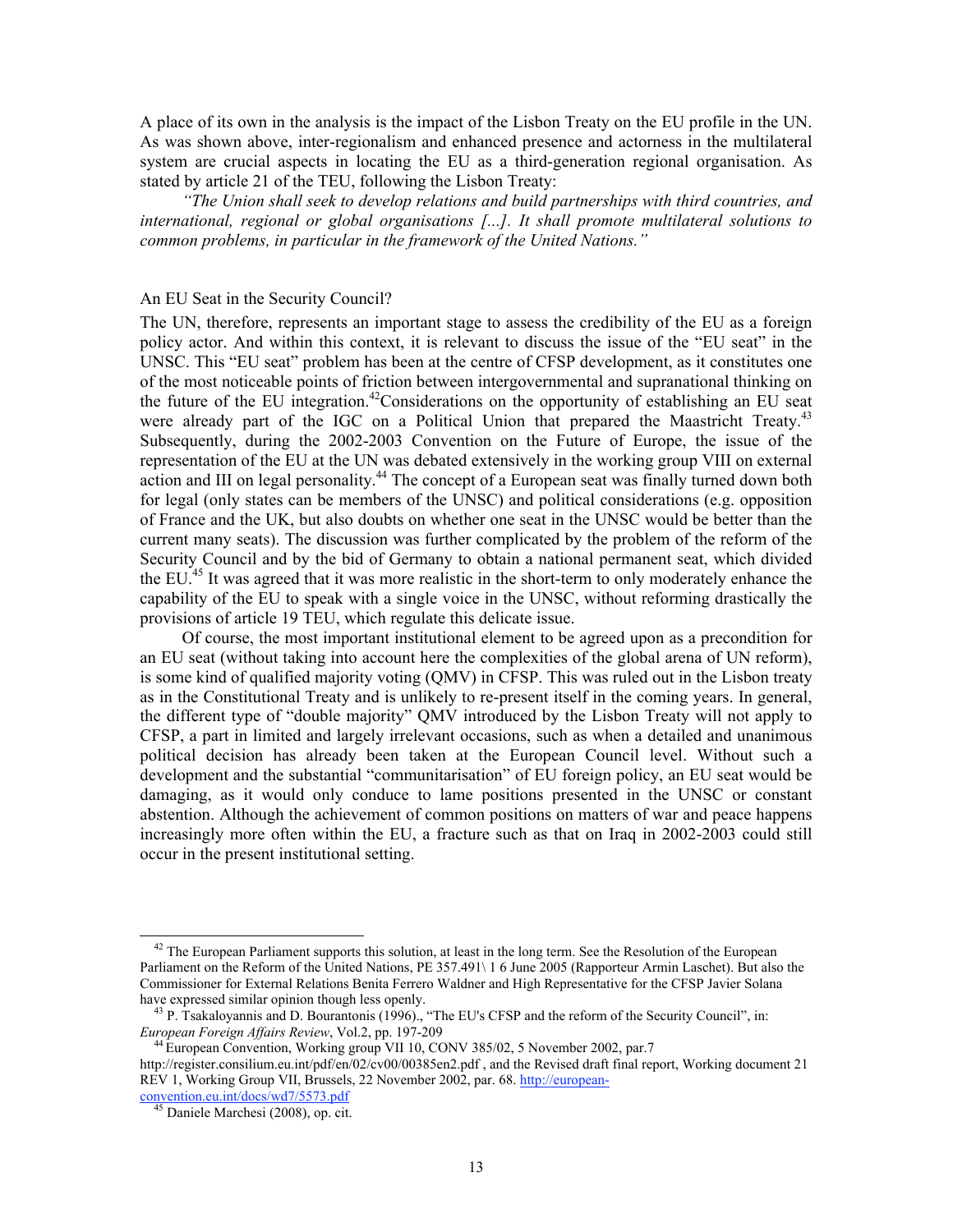#### Legal Personality

Certainly, a (small) part of the arguments used against the EU seat was undercut by the legal personality for the EU, finally granted by the Lisbon Treaty.<sup>46</sup> Resisted for years by France and the UK, this provision could have in the long-term a beneficial effect for the EU in the UN and not only in the UNSC. The EU, in fact, can now as such assume obligations and sign treaties with the UN. The innovation will not have all its effects until the UN reforms itself to accept the full membership of regional organizations. Yet, there is no question that, at least in principle, this is a major step forward from a legal and institutional point of view.<sup>47</sup> In turn, the EU personality could lead to major developments in various UN bodies, and notably in the General Assembly. Here the EU will have to apply for an enhanced observer status, as the simple succession to the EC would relegate it to speaking at the end of every debate, after all the member states.<sup>48</sup> The Lisbon treaty in fact, also eliminates the rotating presidency, which has constituted until now an easy way for the EU to present common positions through the mouthpiece of an actual UN member.

Concerning the UNSC, since neither the new permanent president of the European Council, nor the double-hatted HR/VP will be representing a member state, they will have to speak following art 39 of UNSC provisional rules procedure (observers and other parties), while until now the EU presidency was able to speak following art 37 (for member states). This should not constitute in itself a big hurdle, as long as the HR/VP is supported/invited by the member states. Art 39 could even constitute an advantage in terms of visibility/identity, as the EU would speak behind its own nameplate instead than a member state's one.

#### **Coordination on the Security Council**

Looking at the innovations introduced with the reformulation of article 19 (now article 34), it is impossible not to recognise the very limited will amongst key member states, to improve EU coordination and representation in the UNSC. The article now states:

*"Member States which are also members of the United Nations Security Council will concert and keep the other Member States and the High Representative fully informed. Member States which are members of the Security Council will, in the execution of their functions, defend the positions and the interests of the Union, without prejudice to their responsibilities under the provisions of the United Nations Charter."*

The previous distinction between non-permanent and permanent members has disappeared. Though in the European context this change of formulation is supposed to re-establish the equality among the EU member states serving in the UNSC, it does not have any effect on the prerogatives of France and UK as veto holders in the UN framework. Fassbender minimizes both the *raison d'ètre* and the implications of this amendment. This view is supported by the preservation of art.19's last sentence that prioritizes the UN responsibilities over EU membership.<sup>49</sup> Nevertheless, even this minor change in the formulation is a further acknowledgement of a gradual evolution from the initial national perspective and testifies of the great pressure to enhance the European dimension of this article both during the Convention and the IGCs.

46 New article 47 TEU

<sup>&</sup>lt;sup>47</sup> Inge Govaere, Jeroen Capiau and An Vermeersch, "In-Between Seats: The Participation of the

European Union in International Organizations" *European Foreign Affairs Review* 9: 155–187, 2004.

 $48$  Politically, though, applying for enhanced status could have a domino effect on other regional organisations with observer status in the General Assembly

<sup>&</sup>lt;sup>49</sup> Bardo Fassbender, op. cit. "The Better Peoples of the United Nations? Europe's Practice and the United Nations", *The European Journal of International Law*, Vol.15, No.5, .2004, p. 881.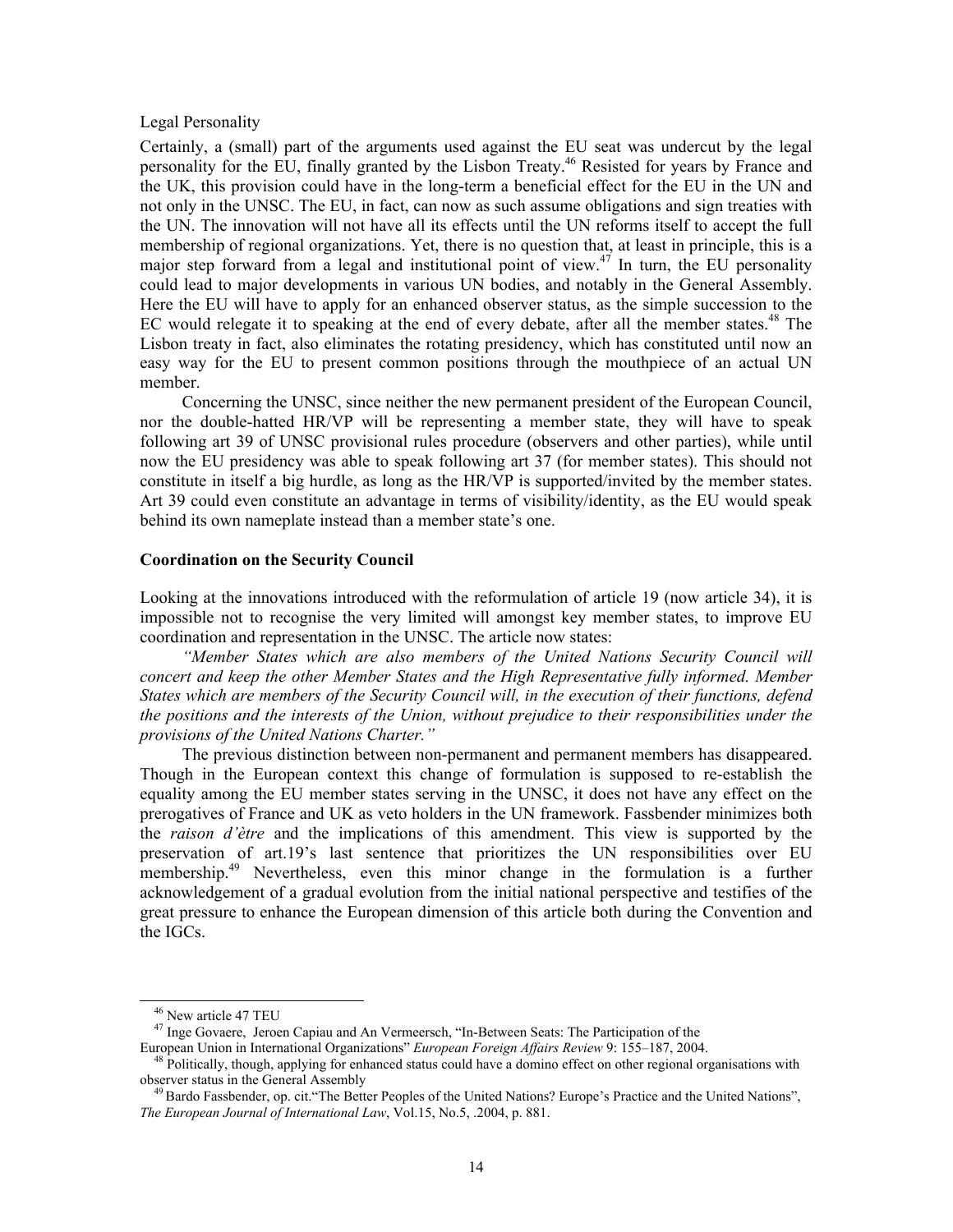#### **The High Representative**

The most important change for EU foreign policy comes clearly from the establishment of the double-hatted HR/VP.<sup>50</sup>At the UN, this innovation was long-waited to tackle the problem of the dispersive representation of the EU. This is currently voiced, by the troika (e.g. meetings with third countries or the UN Secretariat), by the Commission for EC exclusive competences, by the Presidency for mixed competences, and by the member states, who often resonate or specify a common position. The HR/VP could give the EU a single voice in New York and in the UNSC, especially in combination with the new provision of article 34.3 third paragraph that states:

*"When the Union has defined a position on a subject which is on the United Nations Security Council agenda, those Member States which sit on the Security Council shall request that the High Representative be invited to present the Union's position."* 

The insertion of this provision should not create too much enthusiasm. It is the codification of an already established practice of inviting the High Representative Javier Solana to the UNSC open meetings to express CFSP common positions. In short, the presence of the HR/VP or of his/her representative in the Security Council will continue to be dependent on the good will and invitation of the member states. Obviously, when such a common position has been agreed by unanimity among the capitals and in Brussels, the EU members in the UNSC are by definition bound to it. To change the quality of EU coordination in the UNSC the role of the HR/VP should be also enhanced in the ascending phase of the decision making process, in the closed-door meetings, at least to allow him/her to be well informed of the situation.

#### **Personalities and Practice and the External Action Service**

In sum, there is some evidence, that the provisions of the Lisbon treaty, if ratified, would establish some incremental improvements in the institutional context of the EU presence at the UN. Some innovations do open institutional opportunities that could be taken if the political will emerges. The HR/VP would be equipped with the necessary status and tools to play a role in the current configuration, if the member states support (or at least avoid boycotting!) him or her. To go into speculation, the HR/VP could also play a role in case the idea of an EU seat or other more conservative proposals, such as that to include a representative of the EU institutions in one of the national delegation in the Security Council, see the light.<sup>51</sup>So far, though, this innovation has been vetoed by the two EU permanent members, who have an interest in limiting the EU presence in order to retain their autonomy in the UNSC. $52$ 

Yet, if the member states grip is still firm on the single provisions contained in the treaty, less strong is their control on the day-to-day implementation. In this sense, personalities and practice will play a crucial role in determining the actual impact of the structural reforms agreed in Lisbon. $53$ 

 $\overline{a}$ 

http://www.fco.gov.uk/servlet/Front?pagename=OpenMarket/Xcelerate/ShowPage&c=Page&cid=1184758750520

<sup>50</sup> In particular see new art. 18 and 27 TEU

<sup>&</sup>lt;sup>51</sup> For a discussion of the proposal see Franceso Paolo Fulci (2001), "L'Unione Europea alle Nazioni Unite", in: Rivista di studi politici internazionali, No. 269, January-March, 32-41.and Edith Drieskens, Daniele Marchesi, Bart Kerremans, (2007) "In Search of a European Dimension in the UN Security Council", *International Spectator*, Vol. 42 No. 3, pp. 421-430, July-September

 $52$  In this context, the position of the UK is also informed by the public opinion's scepticism towards the EU and towards the Reform treaty in particular. The Foreign and Commonwealth Office, for instance, included in its website, the idea that the Lisbon treaty would lead it to eventually relinquish its permanent seat in the UNSC as one of the "myths" on the new treaty. See FCO website

 $53$  Aware of this risk, the UK pushed for the inclusion of declarations 13 and 14 annexed to the final act of the intergovernmental conference adopting the Treaty of Lisbon, that try to limit the potential of the new provisions, particularly in the UNSC. Drieskens et al. op.cit, p.425.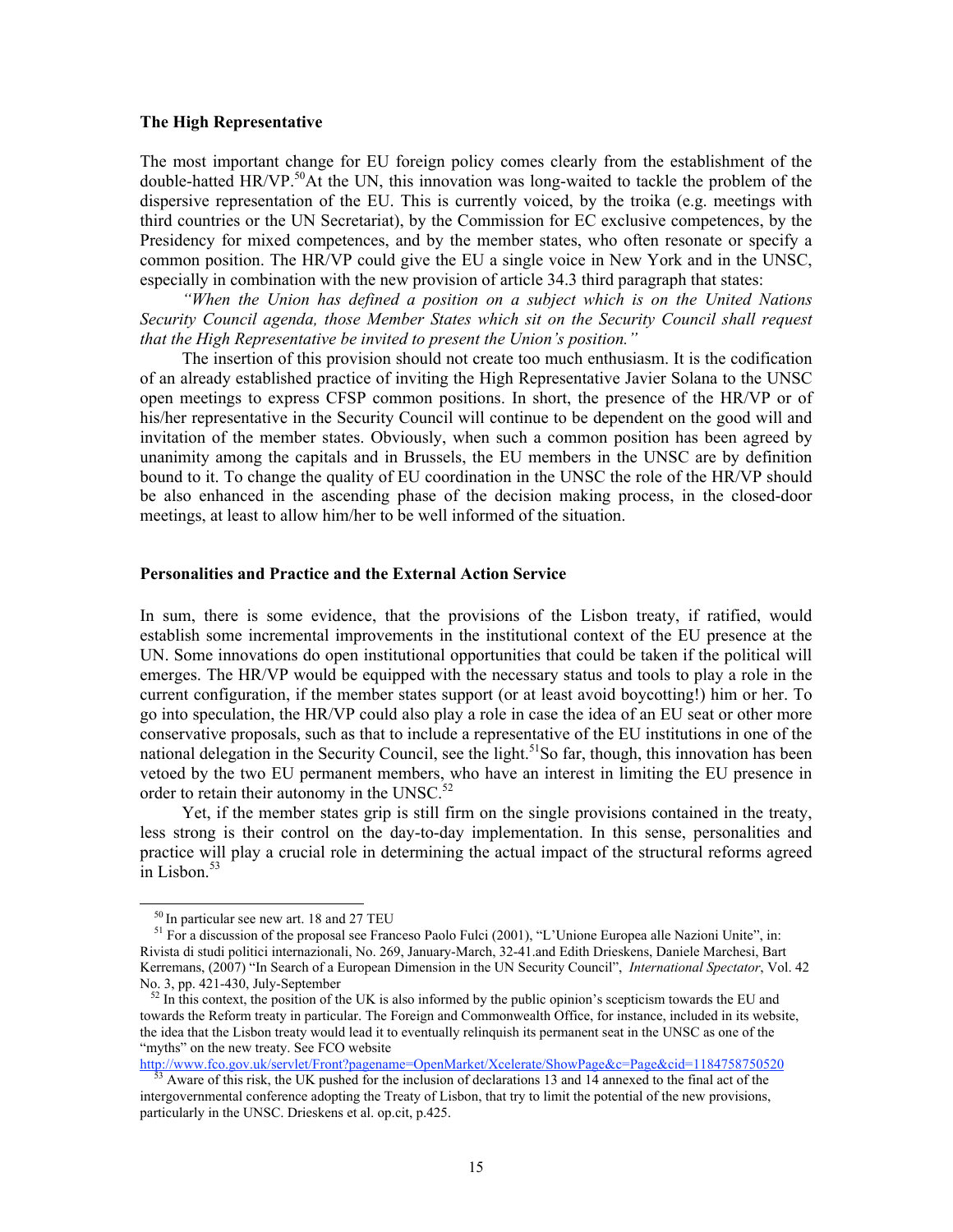Concerning the first factor, the choice of the person who will serve in the position of HR/VP will be extremely important in determining from the start, the ambition, the independence and the scope of action of this new institution. In fact, the Treaty has not solved the tensions between the intergovernmental and supranational poles, which are so typical of the EU. In a way, it has just transferred them on the head of one person. As an institutional agent, the HR/VP will have to be loyal both to the Commission and to the member states, via the Council. He/she will have huge responsibilities and duties and will have to prioritise his or her resources and time, leading to potential clashes between its two principals. In this sense, the prestige, background and authority of the HR/VP and how he or she will get along with the President of the Commission and the President of the European Council will be critical. This is particularly true for the first period of the mandate, which will constitute the political precedent to the following years.

The institutional struggle over the configuration of the External Action Service (EAS) provides an example of the current uncertainty and of the importance of the first years of implementation and practice. This will be a first test to the equilibrium struck by the text*. <sup>54</sup>* The service is to include elements of the Commission staff, of the Council Secretariat and seconded staff from the member states. However, the final dimension of the service, its overall autonomy and the actual proportion of the various component parts, are under negotiation. According to the Treaty, the final deal will have to be rubberstamped by all the member states, the council secretariat and the European commission. Also the European Parliament wants to have a strong word. The conflict between effectiveness and member states participation is particularly prominent here so, even after the formal agreement, the tension on day-to-day practice will persist.

Overall though, the EAS has the potential to "lubricate" the EU external relations machinery, including in New York. Having single EU delegations around the world, with a coherent political guidance from unified desks in Brussels and incorporating Member States preferences and expertise will rationalize and streamline the external and diplomatic action of the EU. Eventually, this could increase its capacity to concentrate authority strategically (and perhaps financially) and could improve coherence at all levels, including vertically, between member states and the EU.

#### **Conclusions**

 $\overline{a}$ 

While recognising the uniqueness of the EU, the three-generation typology offers a useful conceptual framework to compare and assess its development as a regional integration scheme among others. First (economic sovereignty), second (internal sovereignty) and third (external severeignity) generation features all coexist and cumulate within the EU as in other organisations, but are not equally developed. Economically, full integration in Europe is almost accomplished. In turn, from a more political perspective much remains to be done, both internally and externally, although the EU certainly represents the most advanced example of supranational polity. This paper has focused on the third, external dimension of regional integration, looking at the foreign policy goals of the EU (inter-regionalism and multilateralism), and at the development of its institutional structure in foreign policy, particularly with the Lisbon Treaty.

In conclusion, the EU continues to develop into a new type of global actor: different from a state and in equilibrium between intergovernmental and supranational/federal pressures. It is somewhat misleading to "measure its success" against mystified images of world super-power.<sup>55</sup> Although, military force continues to be a major factor in a world still inhabited by modern

<sup>&</sup>lt;sup>54</sup> For discussion see The European Policy Centre (2007) "The EU Foreign Service: how to build a more effective common policy", EPC report, November, Brussels

<sup>&</sup>lt;sup>55</sup>Knud Erik Jorgensen, (1998). "The European Union's Performance in World Politics: How should we Measure Success?" in (ed.) Jan Zielonka "Paradoxes of European Foreign Policy", Kluwer Law International, Chapter VI